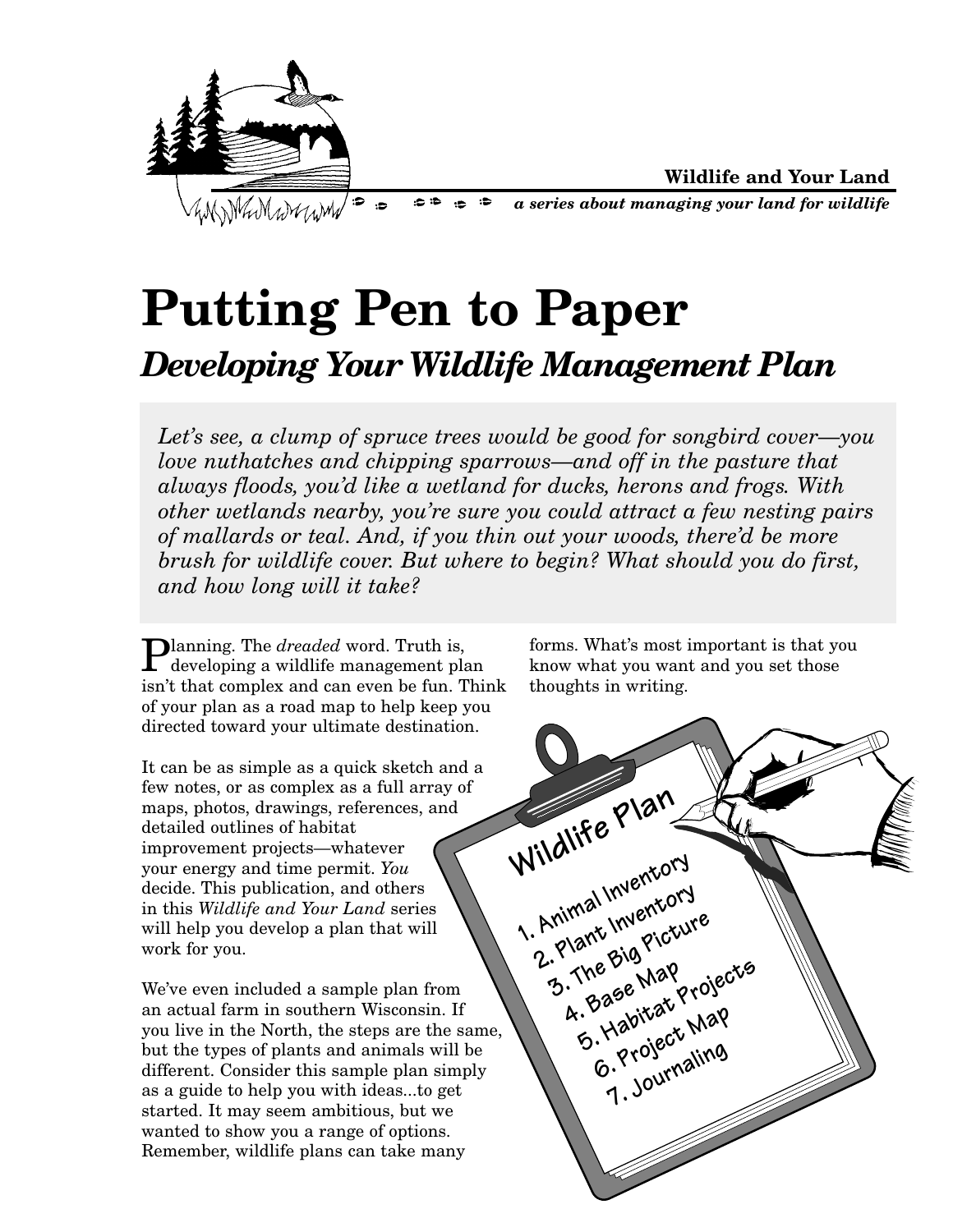## **Land Stewardship**

Your wildlife plan may stand alone or be a component of a total land stewardship plan that could include other goals such as timber harvesting, agriculture, erosion control, aesthetic improvements, hunting, bird watching, or native plant community restoration. Whatever your goals, you can use this publication and others in the *Wildlife and Your Land* series as a resource for wildlife management practices.

#### *1. Compile an Animal Inventory*

Knowing what animals currently call your place "home," or at least visit it on occasion, will help you develop a plan. If you're already very familiar with your property, take time now to jot down as many kinds of animals (include mammals, birds, reptiles, amphibians, fish if appropriate, and interesting insects, spiders, and other invertebrates) as you can recall. Note where you've seen them on your property, as well as the time of year and day. If you don't know the specific name of an animal, don't worry... simply describe it, or for those with an artistic flair, sketch it.

If you're not that familiar with your property, take a walking tour of it soon. In a notebook, record any critters you see. Look, listen, and even sniff for clues that animals have been there: a small chipmunk-sized burrow or a large woodchuck den in the side of a hill; hoof or paw prints in the snow or mud; brambles whose branches have been neatly nipped by rabbits or deer, or the faint smell of skunk musk. You may be surprised at all the



wildlife that exist on your property, even if you never see them in the flesh. Become a wildlife sleuth and see how many of the following animal signs you can find on your property. Add others to your animal inventory as you find them.

- $\checkmark$  young trees with bark rubbed off by autumn buck antlers
- $\checkmark$  furry pellets regurgitated by a great horned owl
- $\vee$  a large stick nest built high in an oak tree by a red-tailed hawk
- $\checkmark$  a woodpecker hole in a dead tree
- $\boldsymbol{\mathsf{v}}$  spider webs
- $\checkmark$  an ant mound and insect cocoons
- $\checkmark$  tunnels through a field of grass made by small rodents
- $\checkmark$  hickory nuts nibbled by deer mice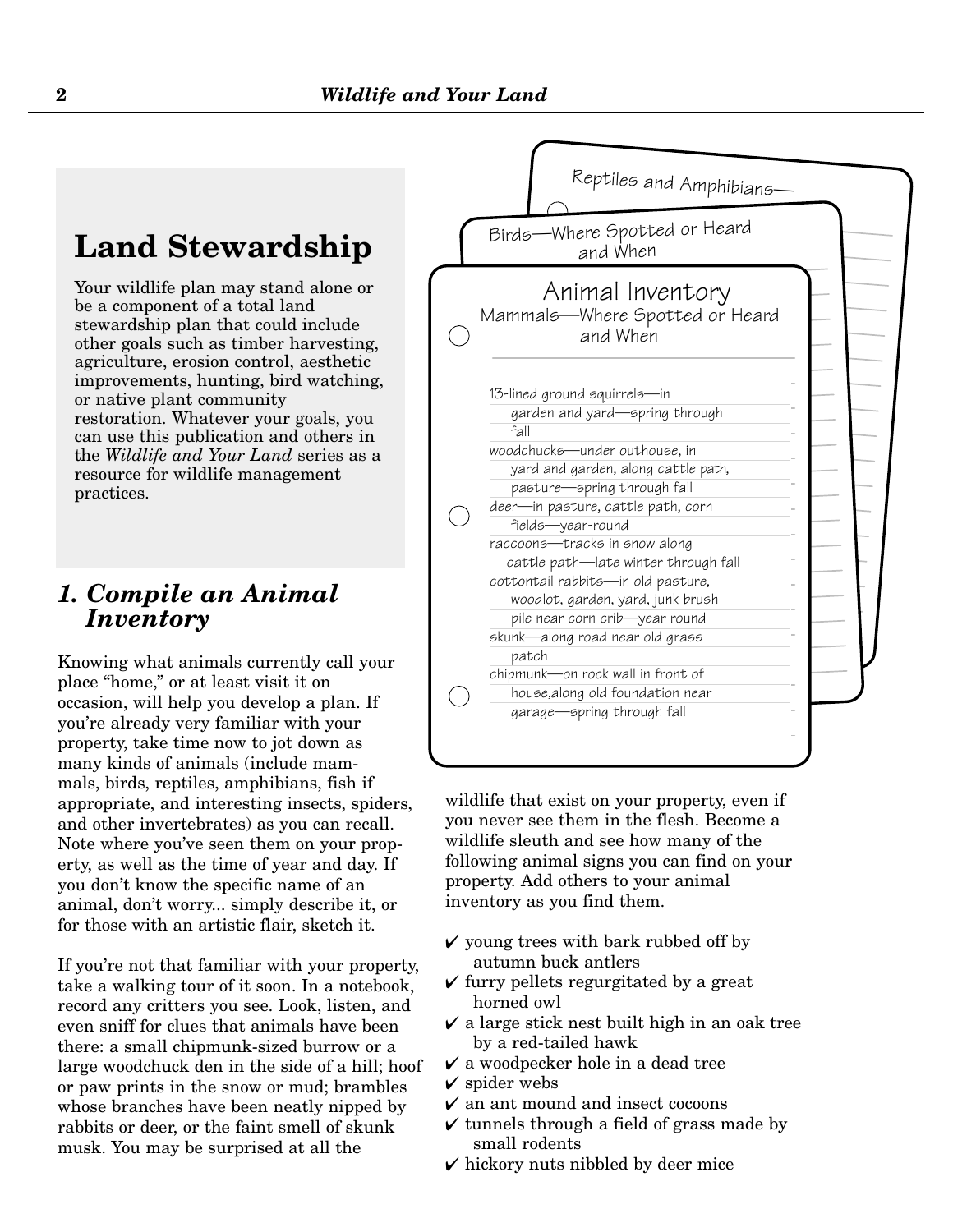- $\checkmark$  black walnuts cracked by gray squirrels
- $\checkmark$  pine cone "cobs" left behind by red squirrels
- $\checkmark$  porcupine droppings at the base of a tree
- $\checkmark$  a clay nest under the barn eaves made by barn swallows
- $\checkmark$  last year's bird nests
- $\checkmark$  feathers scattered around, leftover from a predator's meal
- $\checkmark$  the call of sandhill cranes or loons in the distance
- $\checkmark$  the trill of courting toads

Since not every animal will be visible on any given walking tour, be sure to periodically walk your property during different seasons and times of day. Keep notes on what you observe, and when. The more you walk your land, the better you'll get to know it and it inhabitants.

#### *2. Create a Plant Inventory*

Though you may find animals more exciting to seek and identify than plants, remember that *wildlife* management is really *habitat* management. What *grows* on the land determines what wildlife will thrive there. So, during some of your walking tours, concentrate on developing a list of the existing plants you find along the way.

As you walk along, also try to identify the types of habitats these plants create. Remember that habitats overlap…a forest blends with a wetland, a field with a woodlot and a grassland with a brushy field. Nature, like most things in life, rarely presents a perfect example. If you can't identify a habitat type, simply ask yourself, "Is this place mostly woods, grassland, wetland or mostly cultivated field or lawn?"

It's a start, and you can always ask for help from a DNR wildlife manager, forester, nursery professional or Natural Resources Conservation Service agent.

If you look at designing and implementing your wildlife management plan as a *hobby*, your knowledge about plants, animals, and habitat types will surely grow. A youngster sitting at a piano for the first time cannot be expected to perform like a master. So don't worry. You'll learn. You'll learn by doing, by asking others, and by reading. Don't panic if you don't know the names of the plants on your property.... Describe them…. Draw them…. Take a deep breath and take it one step at a time. You can do it!

|                                       | Flowers, "weeds" and ferns      |
|---------------------------------------|---------------------------------|
| Grasses and legumes                   | Habitat                         |
| Plant and Habitat Inventory           |                                 |
| Trees                                 | Habitat                         |
| bur, white and red oak<br>sugar maple | woodland, pasture, yard<br>yard |
| basswood                              | pasture, cattle<br>path         |
| black mulberry                        | barnyard, garden                |
| black walnut                          | yard                            |
| mountain ash                          | yard                            |
| catalpa                               | yard                            |
| box elder                             | barnyard, yard                  |
| 1 mature pear tree                    | yard                            |
| 2 mature apple trees                  | old field                       |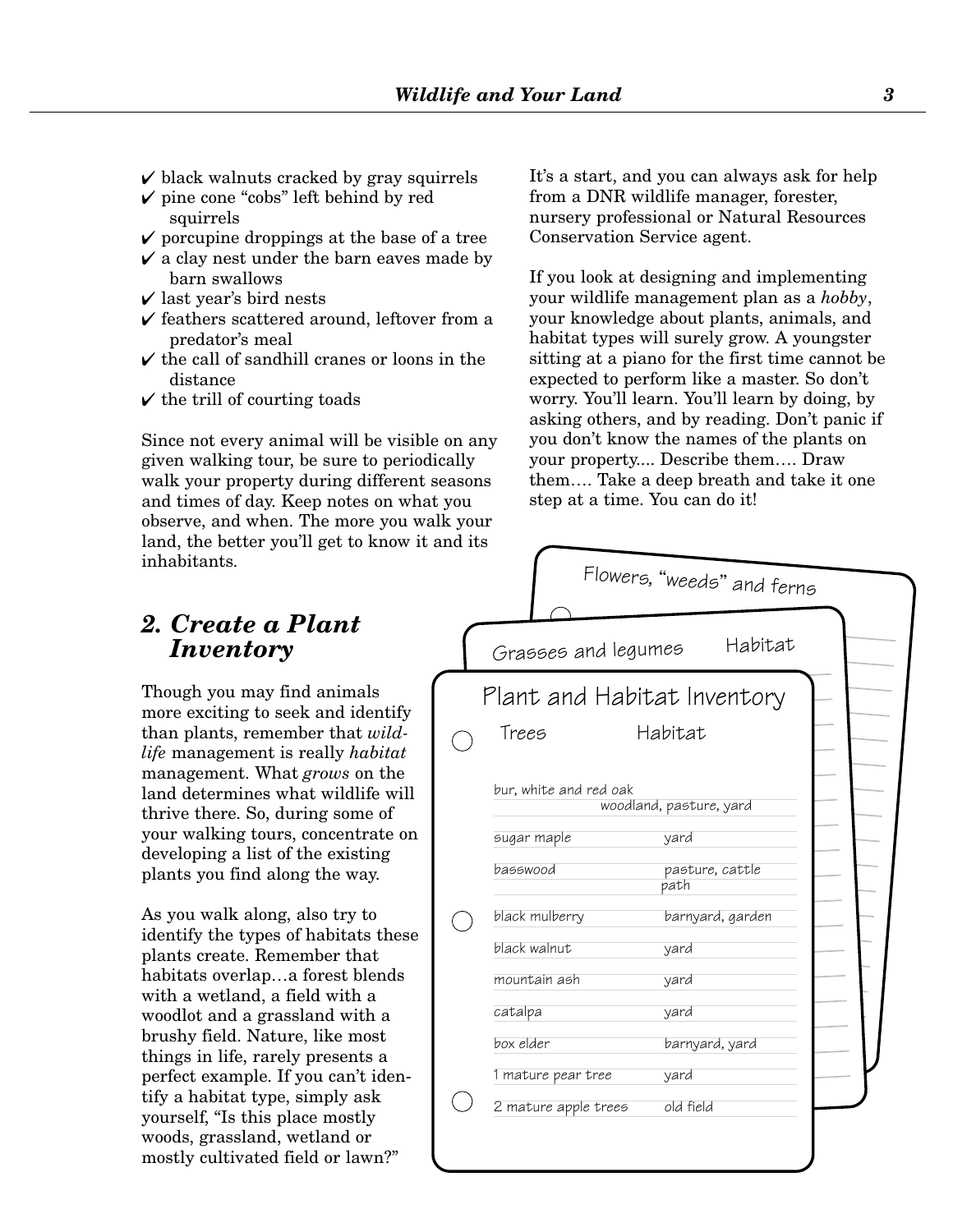#### *3. Put it all in Context*

Like the cascading domino effect, *what you do on your piece of real estate affects the landscape around you*. Likewise, the landscape around you determines what you can realistically expect to do on your property. Everything is connected. The plants on your parcel can act as seed sources for your neighbor's land, and vice versa. Animals found using your site don't know the meaning of "property boundary," or "international borders." Critters come and go as they please…they may walk very short distances or fly over extremely long stretches from South America to Upper Canada. And, if you own land along a stream, what you do on your land will affect water quality and aquatic plant and animal life downstream.

Before you make management decisions about what animals you wish to attract, it helps to understand what plants and animals you can reasonably expect to flourish on your property. One way to do this is to understand what grew in your region prior to settlement. The "Early Vegetation of Wisconsin" map shows this graphically.

For example, if you live in northern Wisconsin, and your land is surrounded by county or national forests composed of

#### **The Tension Zone**

*If you've ever driven south through Eau Claire, Portage or Outagamie Counties, you can actually see the vegetation change from evergreens and northern hardwoods to oak/hickory—you are driving in the "tension zone." The tension zone is a narrow band of land that separates the southern limit of the northern forest and the northern limit of the southern forest and prairies. Many animals and plants reach the limit of their range in this zone. Climate is the primary reason for the changes, though soils and other factors also play a role. Look for these changes the next time you're in the "tension zone."*

mature hardwoods and evergreens, you may choose to conduct a clear-cut in order to rejuvenate aspen and other sun-loving trees. shrubs and brambles. This will attract ruffed grouse, white-tailed deer, black bear, rubythroated hummingbirds and red-backed voles. Otherwise, you could decide to maintain the hardwoods you have for the benefit of ovenbirds, wood thrushes, porcupines, fishers, goshawks, flying squirrels and ringnecked snakes.

If, on the other hand, you live on a farm in the southern part of the state, chances are your area once supported native tallgrass prairie or prairie dotted with oak trees, called an oak savanna. If you can afford to take a field out of production, you may opt to turn it into a grassland composed of native grasses and wildflowers. Several years after establishment, you may reasonably expect to find eastern bluebirds, 13-lined ground squirrels, woodchucks, ring-necked pheasants, meadowlarks, grasshopper and savanna sparrows and possibly even a badger or short-eared owl.

Of course, there are always exceptions. Those exceptions usually depend on soil type and geologic features. For instance, though tamarack bogs are typical of northern wetlands, they can be found in the low mucky areas



*Maps adapted by permission from Curtis (1959).*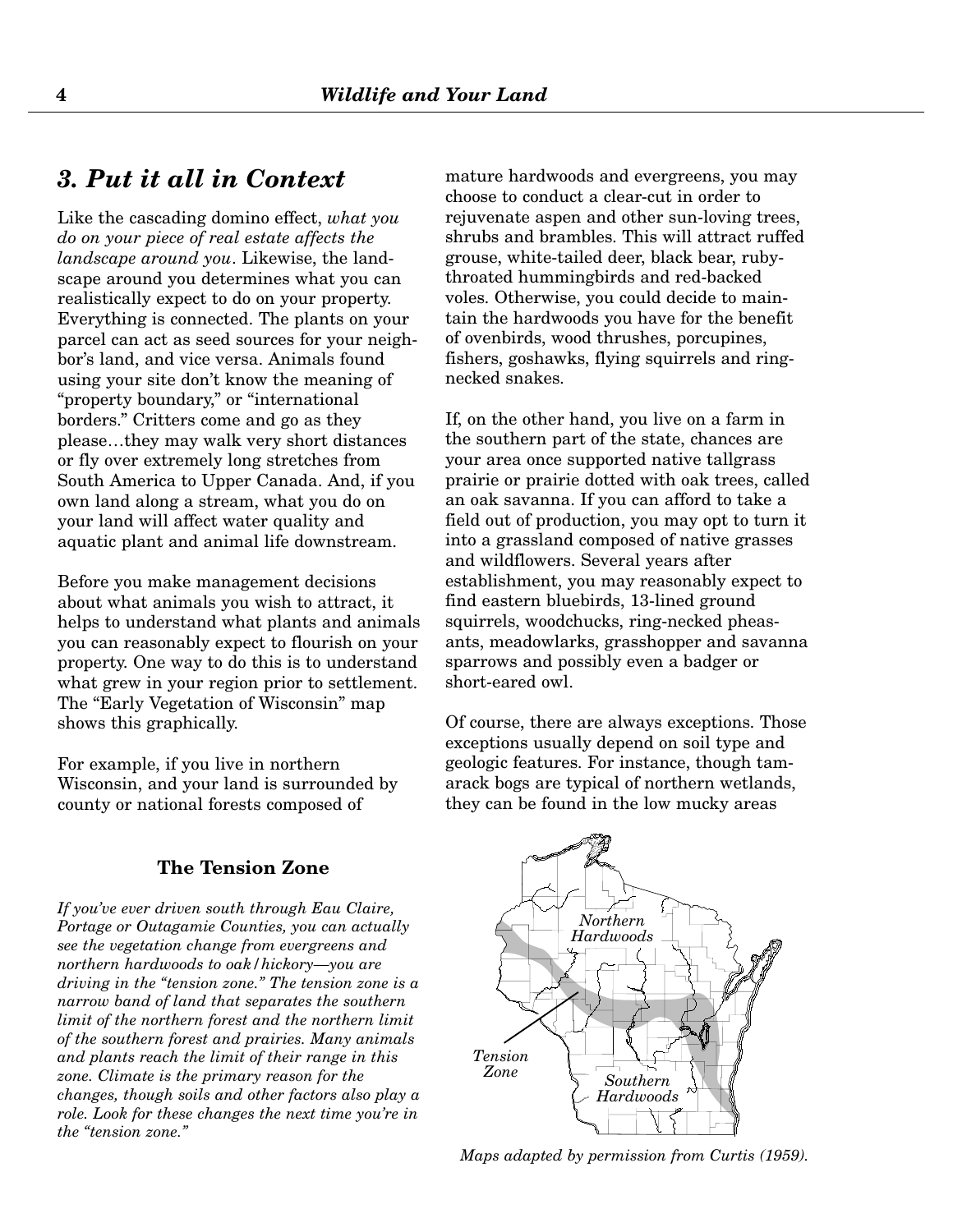ringing the glacial hills known as drumlins in Jefferson and Dane counties. Special grasslands called "barrens" can be found in northwestern and central Wisconsin where sandy soil and periodic wild fires have pushed back the tide of forests.

As a final example, if your property was once drained of a wetland for farming purposes, restoration may be as simple as breaking a drainage tile, plugging a ditch, or building a small earthen dike. After the water returns, plants characteristic of your area will appear —maybe cattail, bulrush or arrowhead… maybe sedges, speckled alder, willow or wild iris. The wildlife will follow—perhaps yellowheaded blackbirds, northern harriers, bluewinged teal, great blue herons, muskrats, mink, raccoons, American toads, leopard frogs, spring peepers and green darner dragonflies.

Keep in mind that we're not suggesting you *must* recreate early plant types, or that you even *can* recreate those types. Our Wisconsin landscape has changed so radically since settlement, and is controlled by so many private citizens, that we, as a citizenry, cannot expect landowners to turn back the hands of time to presettlement conditions. However, the property owner who knows what the land can feasibly support, and takes this information into consideration during planning, will be the one who creates a very successful wildlife management plan.

To learn more about your region, check with your local librarian, DNR wildlife, forestry, parks, or endangered resources management staff, or a naturalist from a nearby nature center.

> *Where you live in Wisconsin affects what will grow there.*



#### **Early Vegetation of Wisconsin ca. 1840**



Boreal Forest: spruce, balsam fir, tamarack, white cedar, paper birch, aspen



Northern Hardwood Forest: hemlock, sugar maple, yellow birch, white and red pine

Southern Hardwood Forest: sugar maple, basswood, red oak, white oak and black oak, beech (beech grows only along counties bordering Lake Michigan and Green Bay).



Pine Barrens: jack pine, scrub oak forest and grasses



grasses



Prairie: grasses and woody plants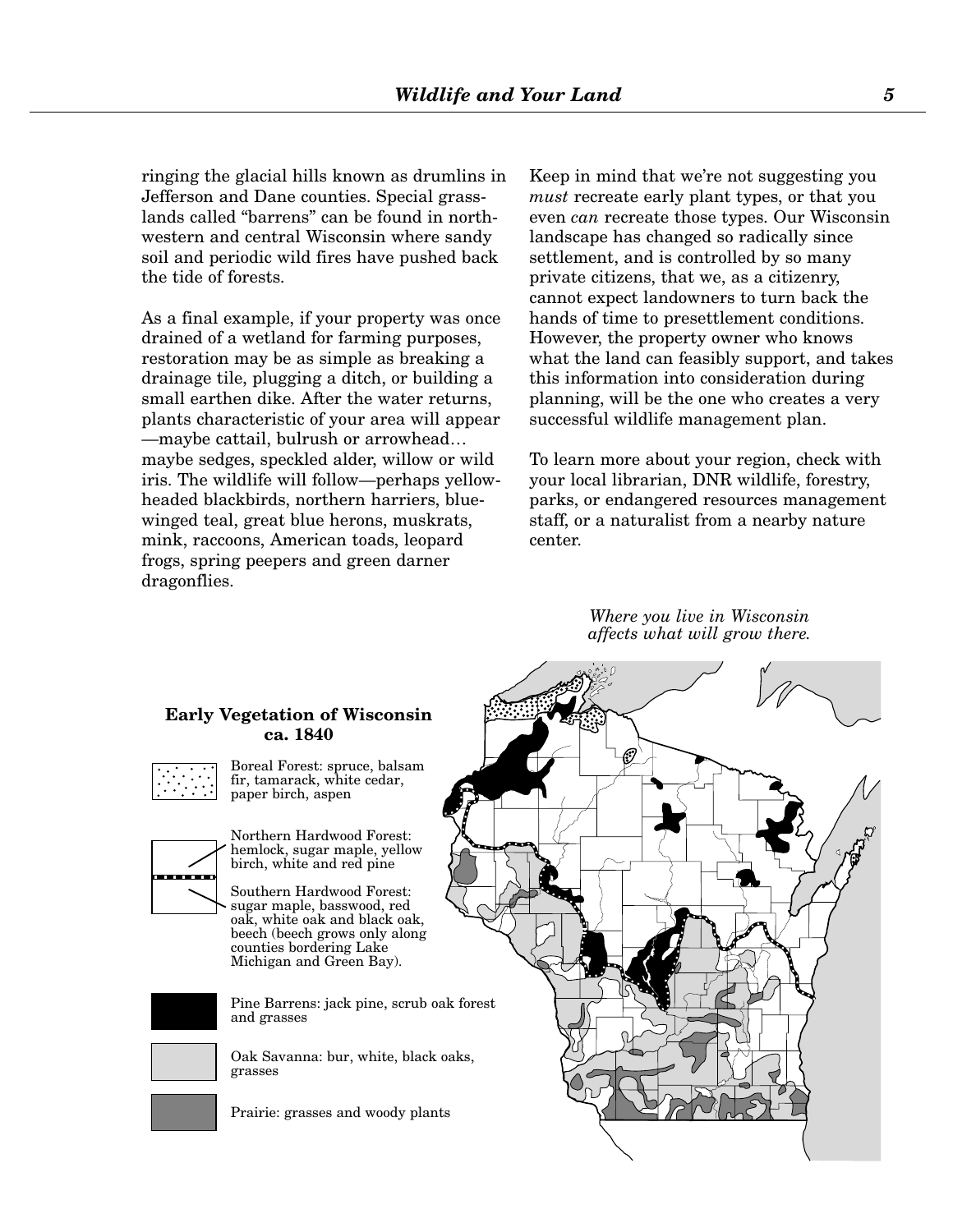## **Proceed with Care**

When managing for wildlife within the context of the surrounding landscape, avoid destroying, degrading or seriously altering habitats that are already valuable for rare plants or animals in order to attract common ones. You can learn about rare habitats by consulting resource professionals with the DNR, university, or a local arboretum, or by reading a variety of reference books. Always consider the impact your management projects may have on the animals and plants in the surrounding vicinity and remember that *no management* is also a viable form of land management.

#### *4. Create a Base Map*

Now that you have an idea of what plants and animals you have on your property and what you can reasonably expect to have on your property within the context of the surrounding landscape, you're ready to develop a base map. This activity can be as simple as sketching in rough outlines of major habitat components while walking your land, or as elaborate as you want, including the smallest of details from air photos, topographic maps and soil maps. Obtain air photos from the Department of Transportation, topographic maps from the Wisconsin Geological Survey and soil maps from your county's Natural Resources Conservation Service office. See **Getting the Help You Need** in this *Wildlife and Your Land* series for addresses and phone numbers. The more information you obtain, the easier it will be to make habitat decisions.

On this base map, label the major habitat types and land features. Include such things as woods, grasslands, wetlands, streams, lakes or ponds, shelterbelts, hills, drainage ditches, buildings, fencerows, cattle paths, logging roads, cultivated fields, roadways and the like. Also, highlight those features of special importance to wildlife: ground dens, dead trees, living trees with large cavities, bird feeders, nest boxes, mature nut trees, major travel lanes, and more. The sample base map at the back of this publication should give you some ideas. But for now, put your map aside; you'll be coming back to it shortly.



### *5. Choose Habitat Projects*

Now you're just about ready to begin selecting some wildlife habitat projects. To repeat, the projects you choose will depend upon a number of factors:

- $\triangledown$  what plants and animals already exist on your property;
- $\triangledown$  what plants are suited to your soil types and geographic region;
- $\triangledown$  what animals you can reasonably expect to attract following habitat modifications;
- $\triangledown$  how much time, money, physical strength, interest and patience you're willing to devote to the various projects;
- $\boldsymbol{\checkmark}$  what other land management goals you have for your property such as timber or firewood production, livestock pasturing, crop production, hunting, wildlife viewing or other forms of recreation.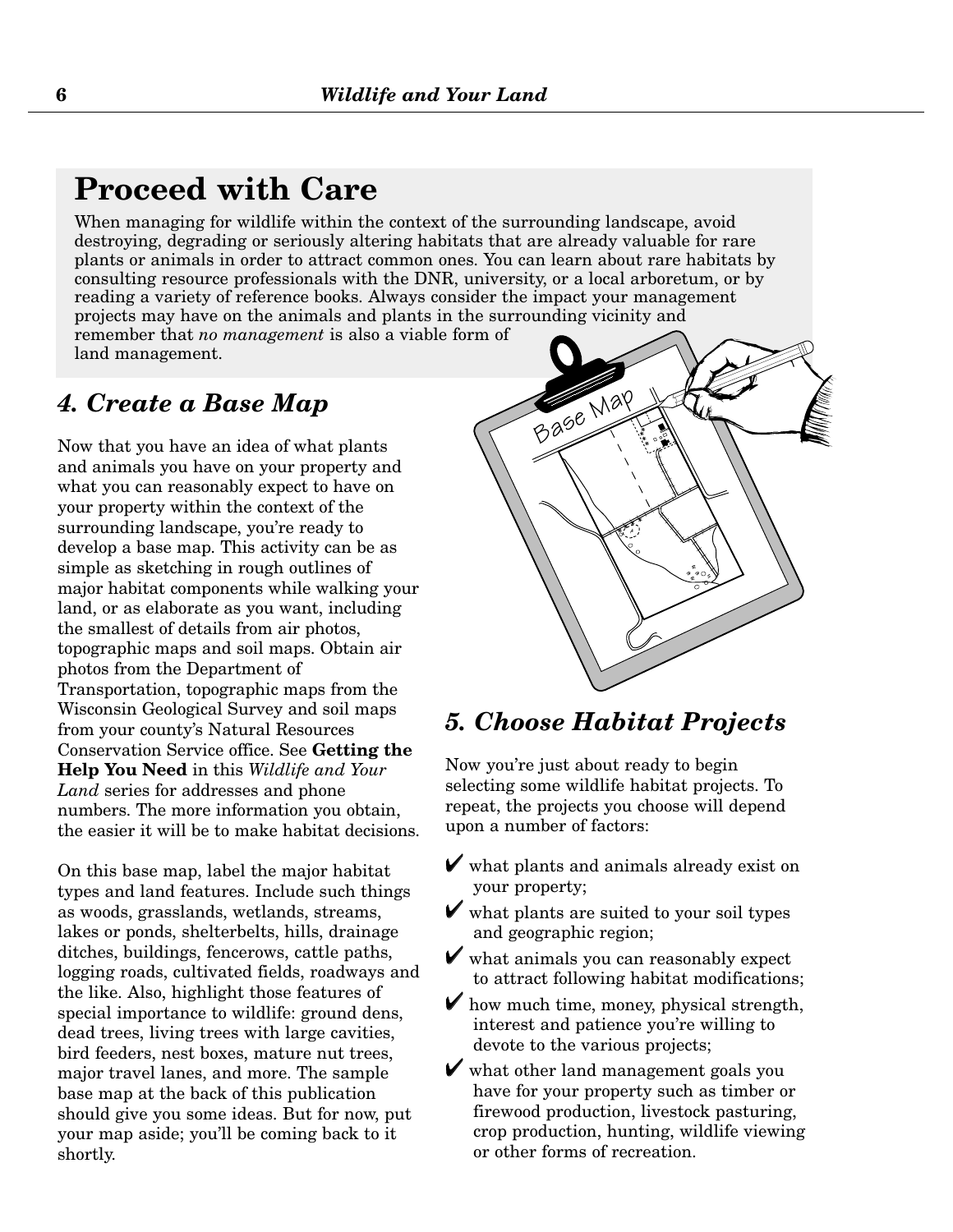Managing for wildlife may mean you will need to consider modifying some of your other goals. For example, if you want to attract more gray squirrels, wild turkeys or woodpeckers to the woodlot you are about to include in a timber sale, you may want to keep those valuable black walnut trees, the mature oaks which produce abundant acorn crops, that straight black cherry tree with a cavity in it, or that large bur oak which could serve as a turkey roost. If you want to attract more pheasants, meadowlarks and bobolinks to your working farm, you may need to delay your hay mowing or put some of your active land into a federal or state land set-aside program. Trade-offs aren't necessarily bad...they help you achieve the overall goals of land stewardship.

So, now, write down *all* your land stewardship goals. The more specific you can be about what you want to do, *and when*, the greater your chances for success. For some ideas, check out the Wildlife Plan at the back of this document.

Knowing your goals, as well as knowing what's logical to expect from your land, you can now choose your habitat projects. Ask your local DNR wildlife manager for additional publications in the *Wildlife and Your Land* series appropriate for your land and area. The series covers a variety of topics from how to build a brush pile, to how to conduct a timber harvest with wildlife benefits in mind, to how to build a house that's simply for the birds! You'll also learn the importance of snag and den trees to wildlife, how to establish a grassland or native prairie, and how to restore wetlands. And, you'll learn about "edge" habitat and the pros and cons of this double-edged sword. There's even more.

Review these publications and any others you may find in your library or bookstore, and choose projects that will help you meet your goals. In your notebook, write brief descriptions of what you want to accomplish and set some dates for yourself to help keep your attention focused on the task. For some ideas about how to create this step of the plan, please review the sample plan we've provided.

#### *Patience, please….*

*Your wildlife management plan may take years to implement. To give yourself a sense of accomplishment along the way, intersperse relatively simple and shortterm habitat projects with more complex, long-term ones. For example, plan some activities that will produce gratifying results quickly, like building a brush pile, laying out a bluebird trail, installing some bird feeders or constructing a few nest boxes. Don't neglect the larger, more challenging, projects, however. Establishing a grassland, planting a shelterbelt for wildlife, or restoring a wetland can result in big wildlife benefits and even increase your property value if done correctly. They simply take more resources and much more time. Remember, habitat changes usually occur* 

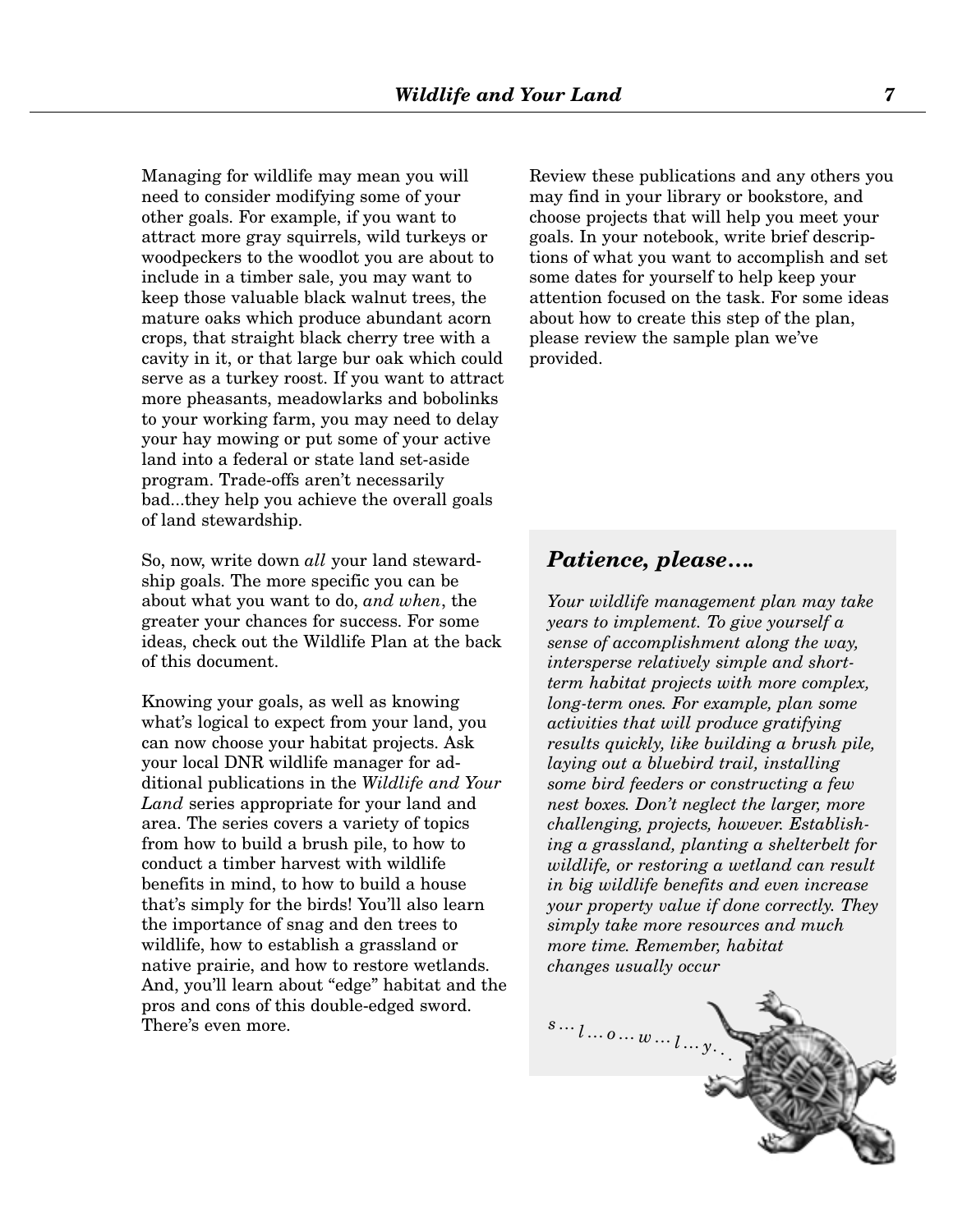#### *6. Create a Project Map*

Now you take out your base map again, photocopy it, and sketch in the location of your projects. Maybe you want to restore a small wetland, or install some wood duck nest boxes along the creek, or clearcut a section of forest to create more edge on your property, or restore a grassland in that old pasture that's filling in with weeds and brush. By keeping your base map unaltered, you will have a comparison point for later dates. This will help you see where you've been and let you know where you are...kind of like that road map we talked about earlier.

#### *7. "Journal" into the Future*

As time goes on, be sure to update your plan periodically and add observations to your journal. It's fun to keep track of your progress. Your journal serves as a chronicle of your successful—and not so successful management efforts as well as a register of your more memorable wildlife observations and landscape developments...like, the day the first pair of bluebirds set up household in your new

nest box, or the first winter you noticed a fox trail along your shelterbelt. These are things you'll want to remember and will enjoy recalling.

#### **Getting the Help you Need**

If after reading this overview of how to develop a wildlife management plan you feel a little overwhelmed, don't get discouraged. Free help is just a phone call away. Simply call your nearest DNR office, where wildlife managers, foresters, fish managers and park naturalists are there to assist you. See **Getting the Help You Need** in this *Wildlife and Your Land* series for a complete list of DNR phone numbers and other references.

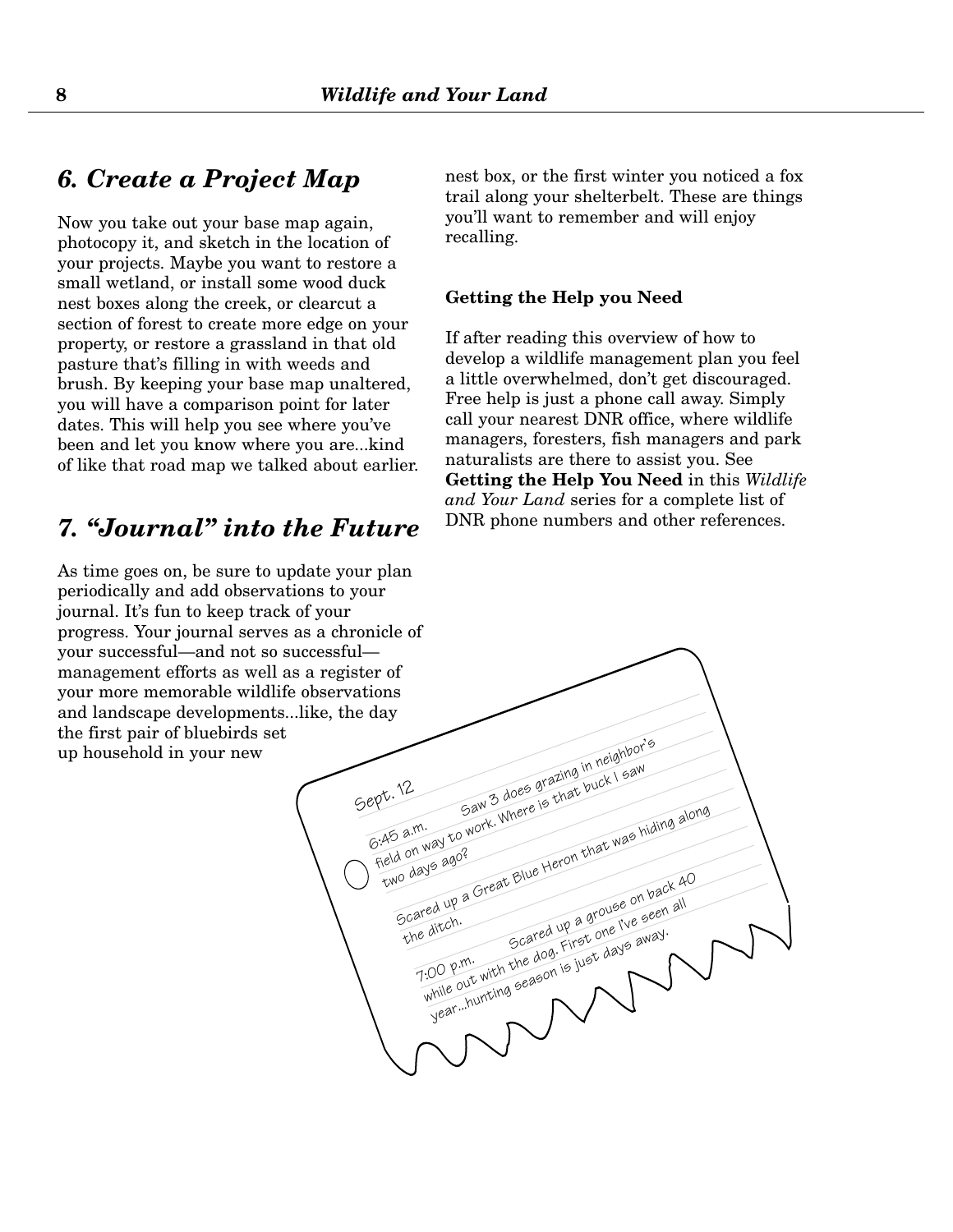

mallards—flying overhead in pasture, possibly

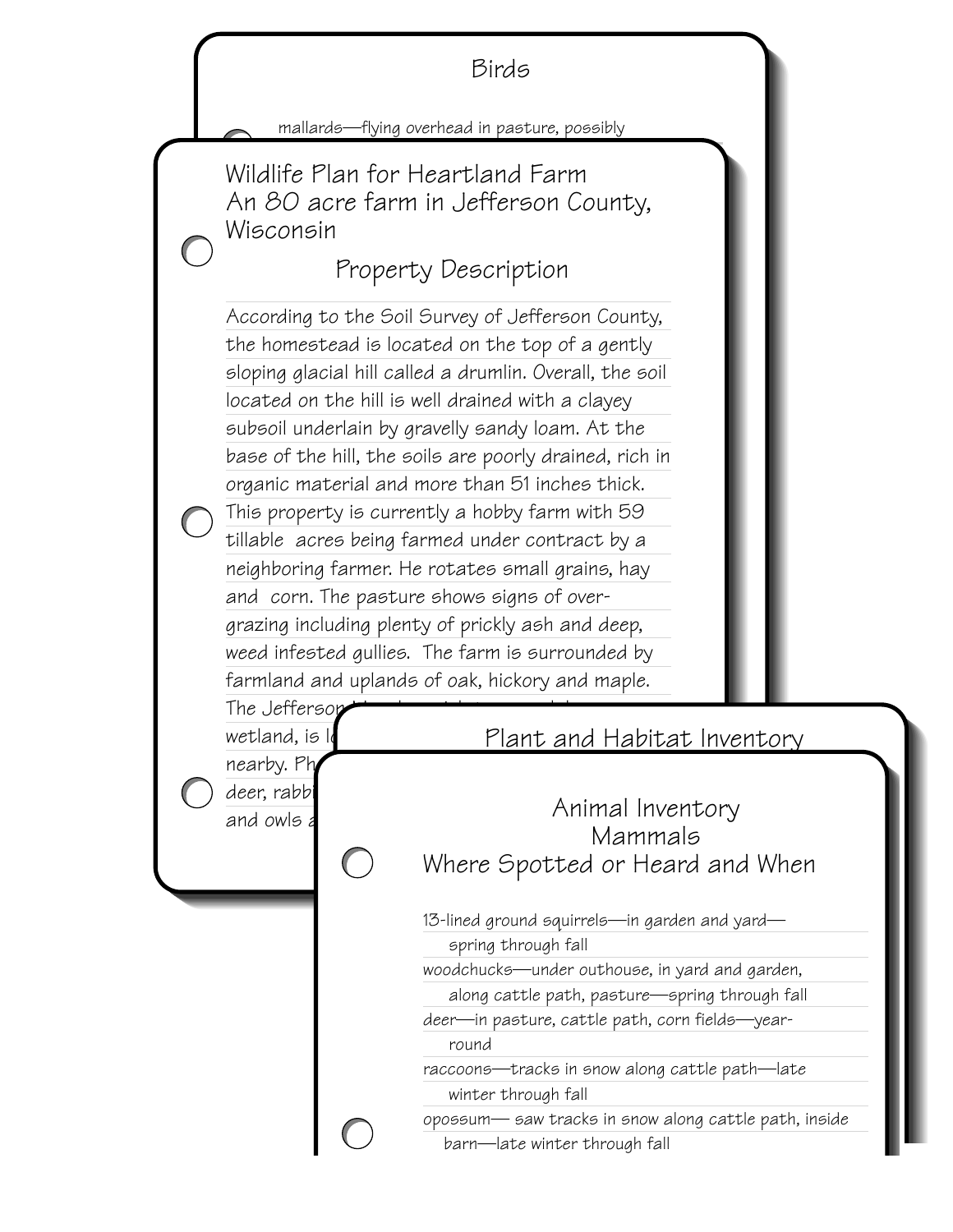

*The project map was created from an enlarged soils map available from the Jefferson County Natural Resources Conservation Service.*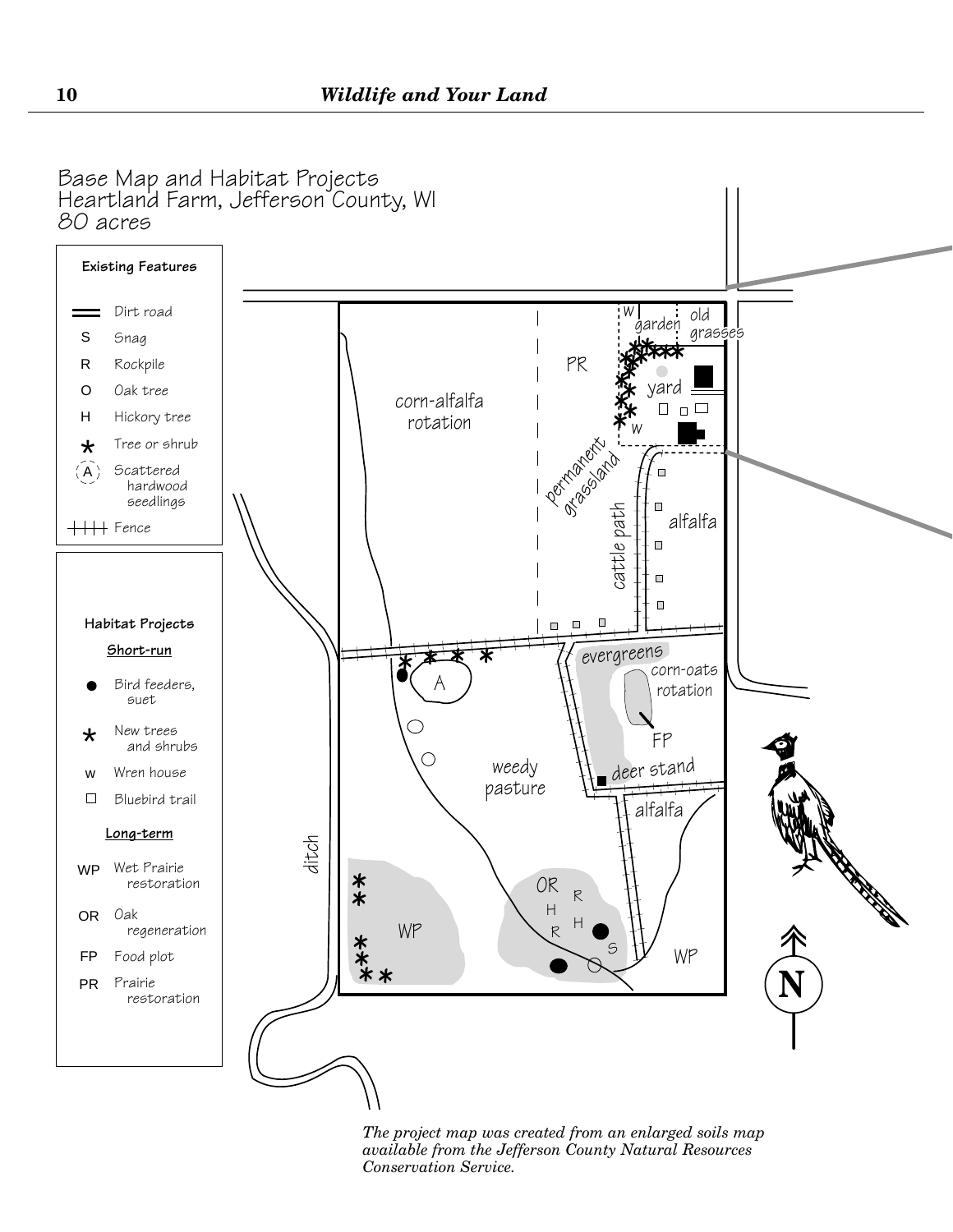Backyard Landscaping Project Heartland Farm

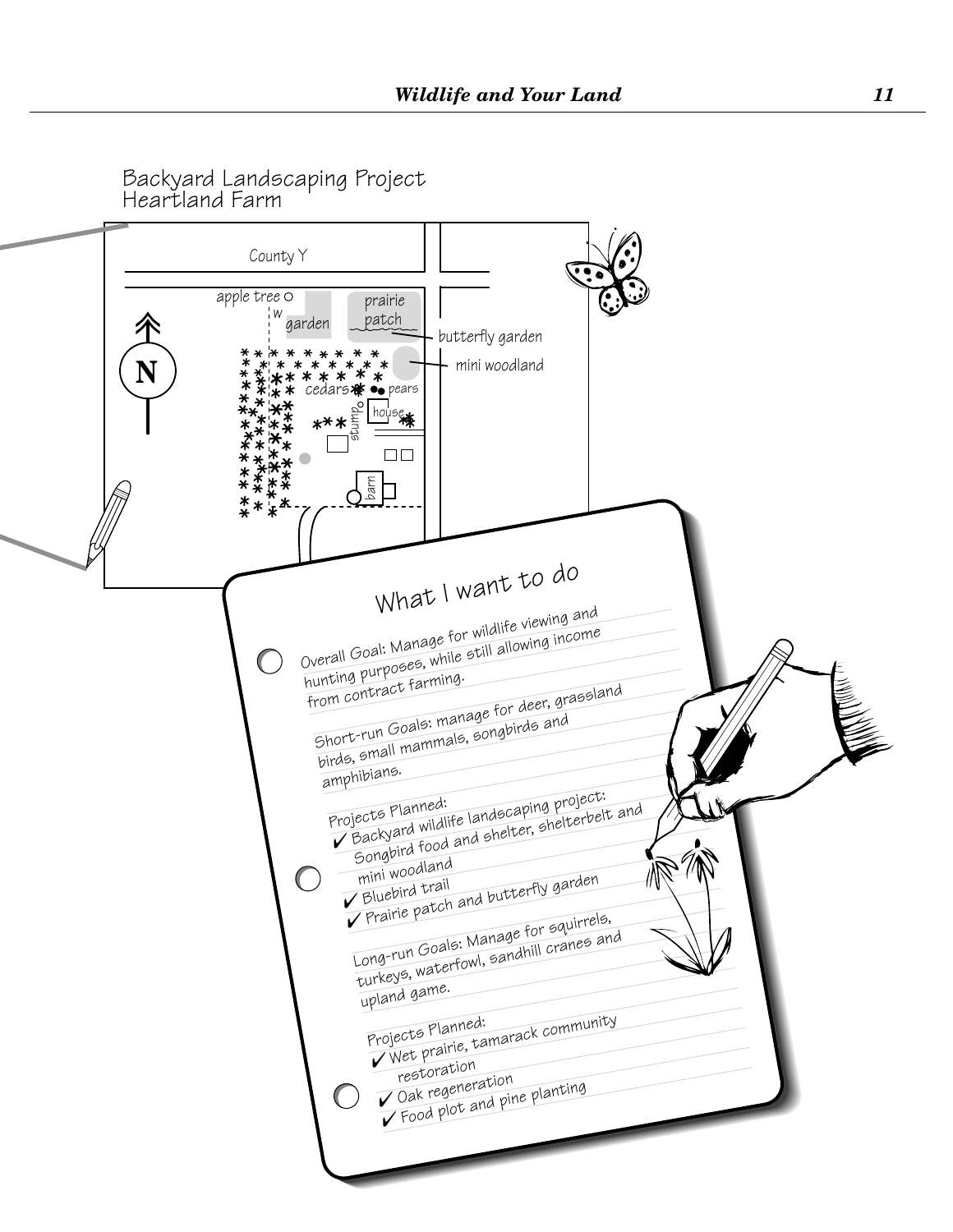# **The Plan**

## **Project 1: Backyard wildlife landscaping**

Wildlife Goal: To attract a variety of wildlife year-round.

**Description of Site:** House sits near peak of a glacial hill, or drumlin. Yard is gently sloping to moderately sloping. Soil is well drained to moderately well drained. Much clay in soil. Soil is good for tree and shrub planting. Total area of yard, including the house is 5 acres. The yard contains a variety of common trees and shrubs typical of old farmsteads. There are also fruit trees and grapes—a bonus for wildlife.

#### **Part 1: Songbird food and shelter**

\_\_\_\_\_\_\_\_\_\_\_\_\_\_\_\_\_\_\_\_\_\_\_\_\_\_\_\_\_\_\_\_\_\_\_\_\_\_\_

**Wildlife Goal:** To immediately attract local and winter resident songbirds.

**Time frame:** Weekend projects throughout the year, begin immediately, complete by year end.

1) Install small bird feeder near east kitchen window.

2) Hang one tubular thistle seed bird feeder, sunflower seed bird feeder and one suet cage from pear tree on north side of house.

3) Hang one house wren nest box in lilac near old outhouse.

4) Install one large hopper-style bird feeder on west side of house, outside of living room windows. Put nuts, bread and corn on old box elder stump. Hang one tubular sunflower seed bird feeder and one suet "bell" from red cedar on northwest side of house.

5) Purchase bird bath and bird bath heater for winter water source.

6) Remove old purple martin house. Build and erect new one. Keep sparrows and starlings from moving in.

7) Purchase a house sparrow trap and remove these pests.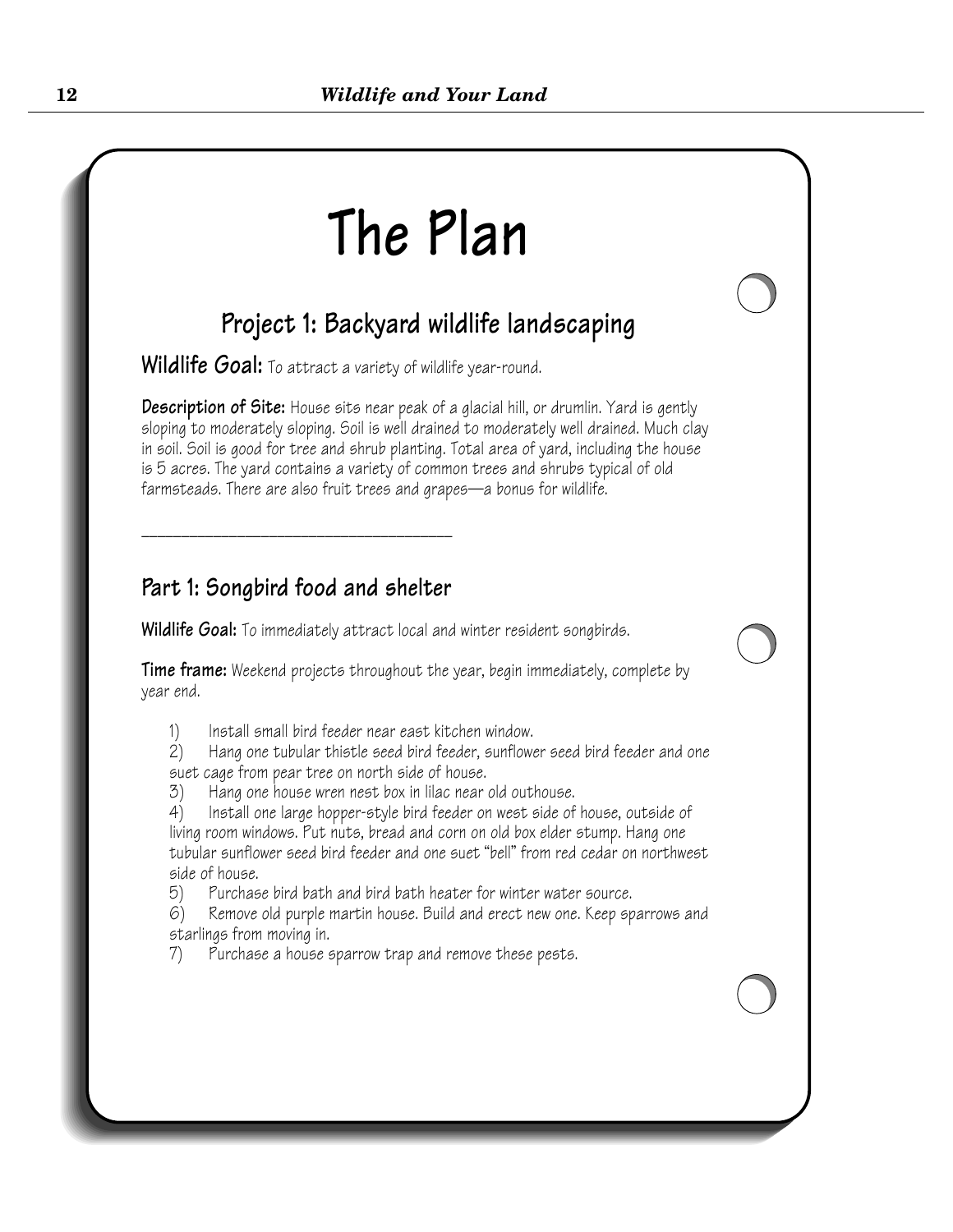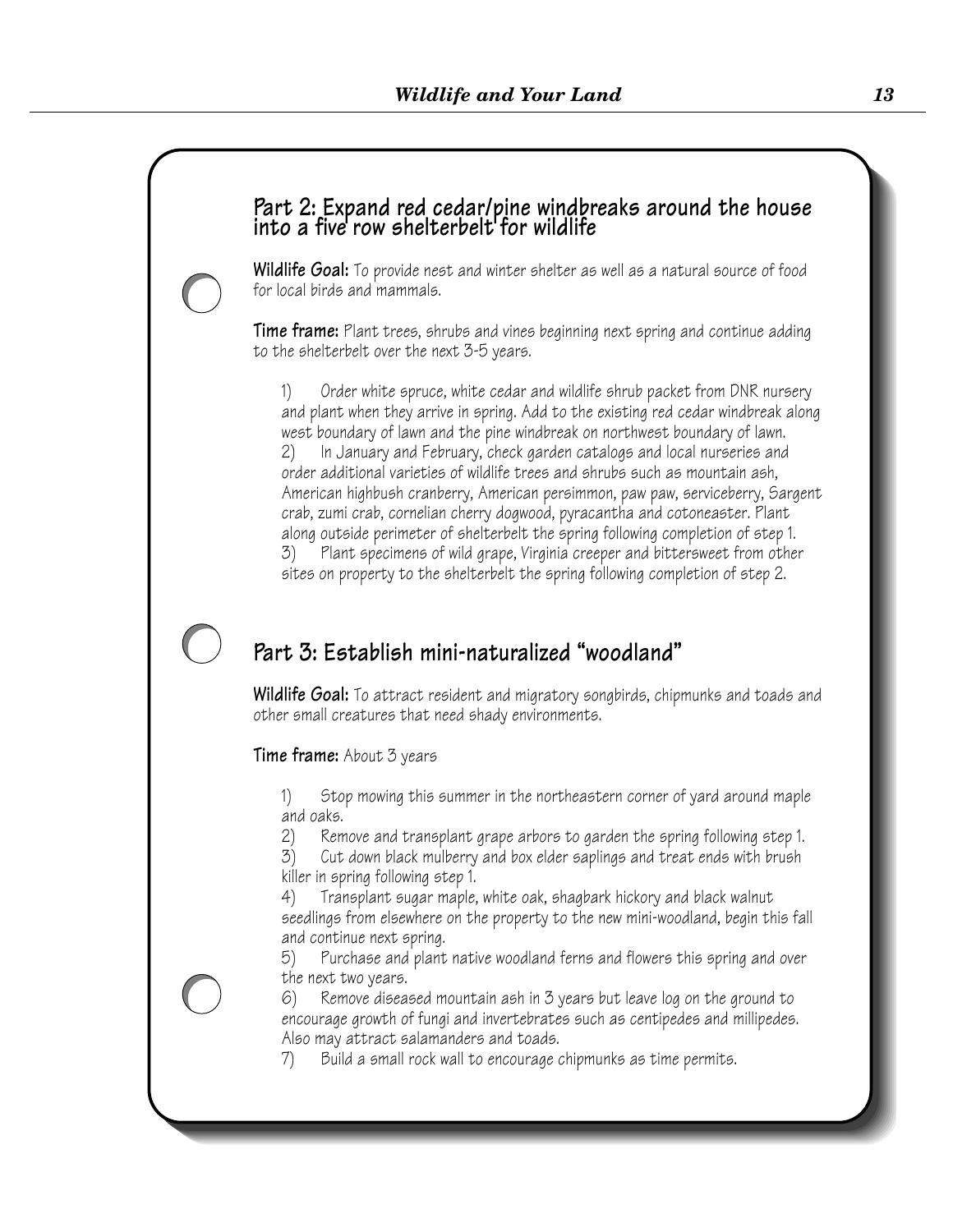## **Project 2: Bluebird trail**

**Wildlife Goal:** To attract bluebirds

**Time frame:** Begin building bird houses this summer and continue throughout the winter months; install next spring.

1) Obtain bluebird house plans from DNR. Build at least 10 boxes during winter weekends.

2) Install boxes on existing fence posts along cattle path and along fence row. Purchase posts for sites that do not have posts.

## **Project 3: 1-acre prairie patch restoration and butterfly garden**

**Wildlife Goal:** To attract meadowlarks, bobolinks, goldfinches, pheasants, butterflies, bees for pollination of fruit trees and shrubs in adjacent garden.

**Time Frame:** 3-5 years, beginning this spring

After prairie patch is established, undertake a prairie restoration project on 10-acre field west of the homestead. Will have to accept a loss of income from the farmer who leases the land.

**Description:** This plot is a former corn and alfalfa field that has grown "wild" over the last three summers. A variety of non-native, cool-season grasses are interspersed with butter and eggs, milkweed, asters, burdock, curly dock, goldenrod and bull thistle. The site is being invaded by box elder and sugar maple seedlings. County has been erecting snow-fencing on this plot for some time.

1) Call county highway department this fall and ask them to stop putting up snowfencing since their crew may trample plants.

2) Visit library/bookstore/DNR and obtain information about native prairie restoration techniques and butterfly gardening. READ!

3) Select a list of flowers and native grasses that would be appropriate and colorful. Ask DNR Bureau of Endangered Resources staff for nurseries and seed outlets. Check with local nurseries and survey garden catalogs.

4) Design southern half of plot adjacent to lawn as a formal butterfly garden: select mostly native wildflowers, but include some horticultural varieties. Plant the remainder of the plot with native grasses, wildflowers and legumes so that it blends naturally with the butterfly garden.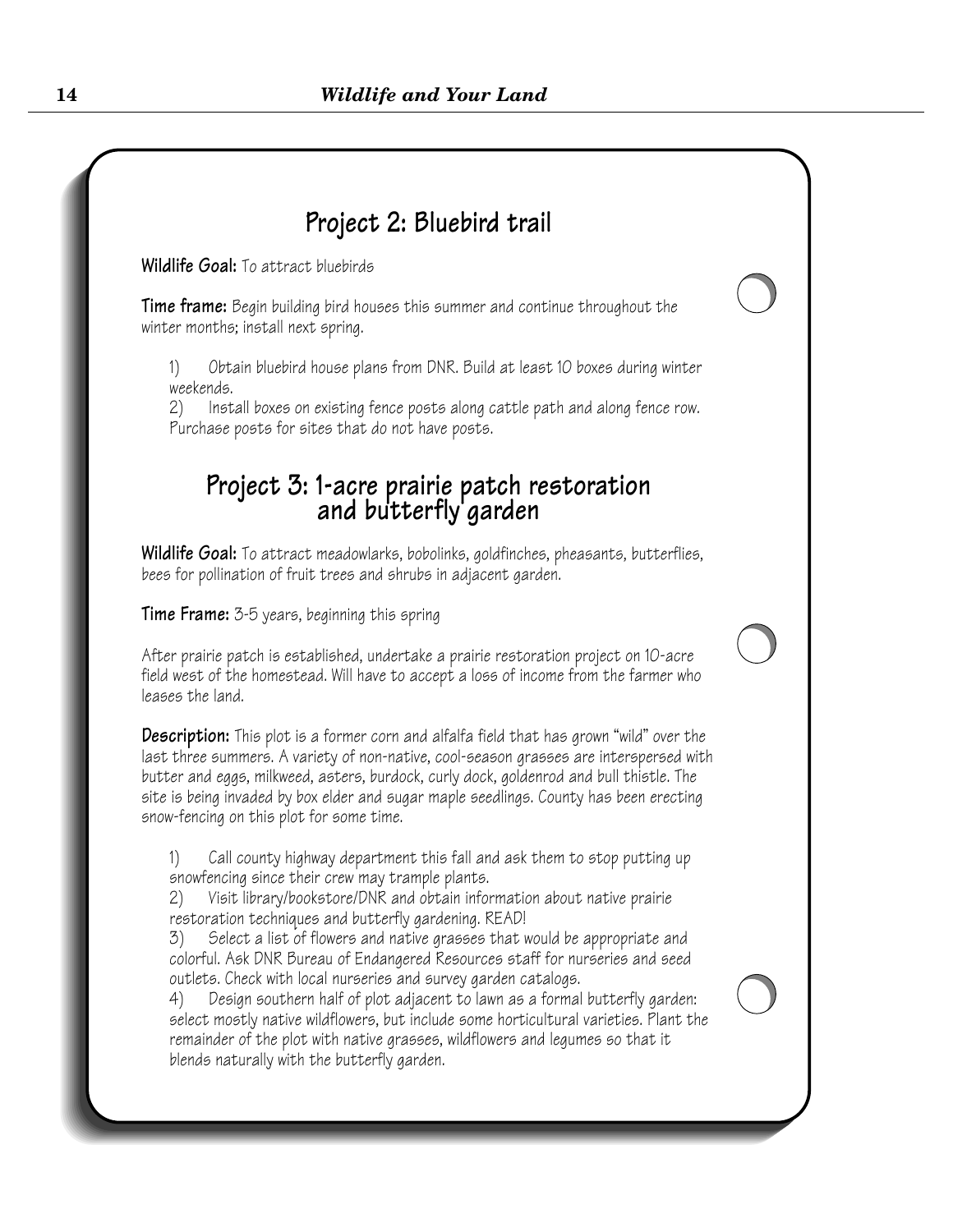